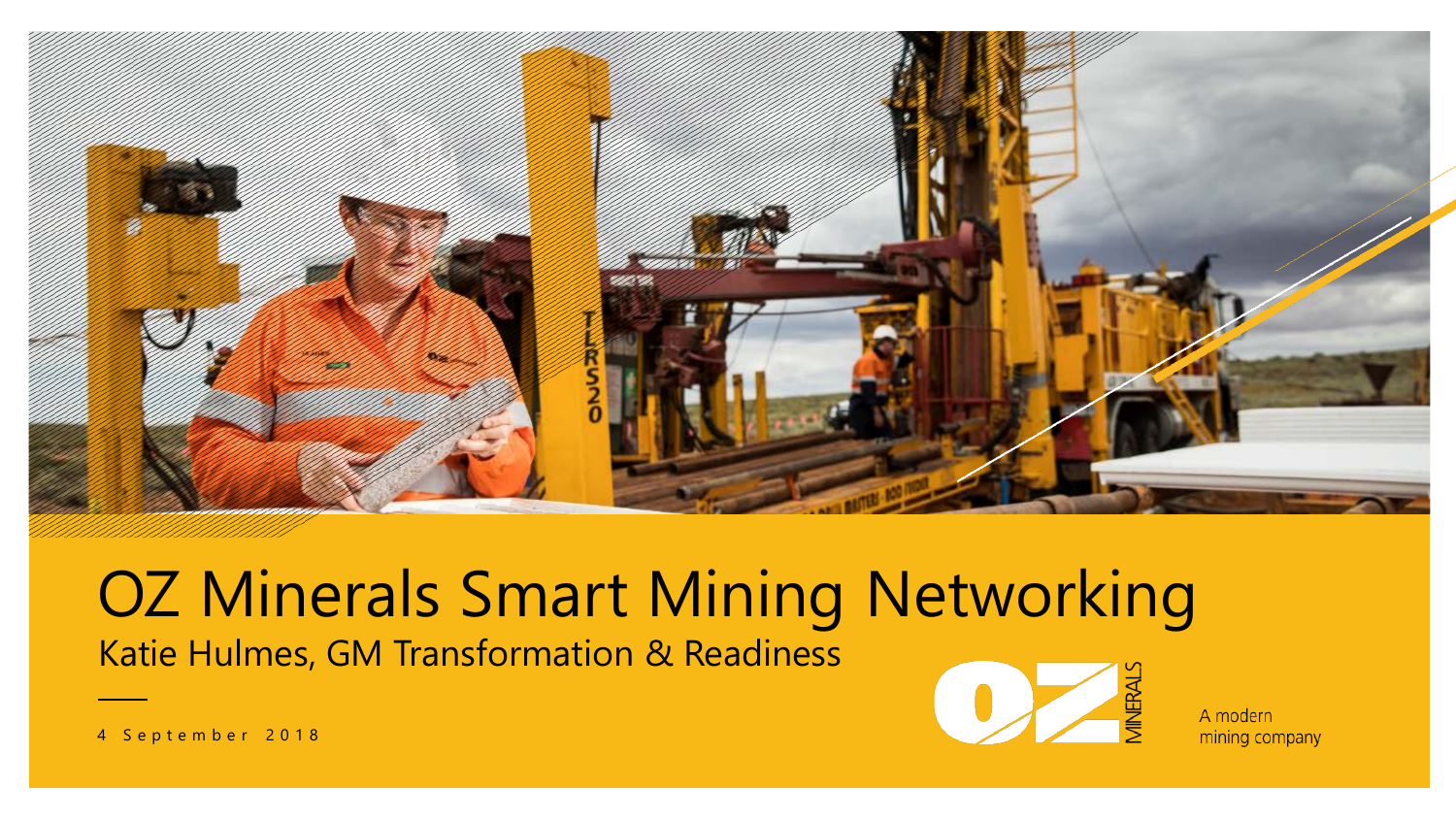### Disclaimer



This presentation has been prepared by OZ Minerals Limited (**OZ Minerals**) and consists of written materials/slides for a presentation concerning OZ Minerals. By reviewing/attending this presentation, you agree to be bound by the following conditions.

No representation or warranty, express or implied, is made as to the fairness, accuracy, or completeness of the information, contained in the presentation or of the views, opinions and conclusions contained in this material. To the maximum extent permitted by law, OZ Minerals and its related bodies corporate and affiliates, and its respective directors, officers, employees, agents and advisers disclaim any liability (including, without limitation any liability arising from fault or negligence) for any loss or damage arising from any use of this material or its contents, including any error or omission there from, or otherwise arising in connection with it.

Some statements in this presentation are forward-looking statements. Such statements include, but are not limited to, statements with regard to capacity, future production and grades, projections for sales growth, estimated revenues and reserves, targets for cost savings, the construction cost of new projects, projected capital expenditures, the timing of new projects, future cash flow and debt levels, the outlook for minerals and metals prices, the outlook for economic recovery and trends in the trading environment and may be (but are not necessarily) identified by the use of phrases such as "will", "expect", "anticipate", "believe" and "envisage". By their nature, forward-looking statements involve risk and uncertainty because they relate to events and depend on circumstances that will occur in the future and may be outside OZ Minerals' control. Actual results and developments may differ materially from those expressed or implied in such statements because of a number of factors, including levels of demand and market prices, the ability to produce and transport products profitably, the impact of foreign currency exchange rates on market prices and operating costs, operational problems, political uncertainty and economic conditions in relevant areas of the world, the actions of competitors, activities by governmental authorities such as changes in taxation or regulation.

Given these risks and uncertainties, undue reliance should not be placed on forward-looking statements which speak only as at the date of the presentation. Subject to any continuing obligations under applicable law or any relevant stock exchange listing rules, OZ Minerals does not undertake any obligation to publicly release any updates or revisions to any forward looking statements contained in this presentation, whether as a result of any change in OZ Minerals' expectations in relation to them, or any change in events, conditions or circumstances on which any such statement is based.

Certain statistical and other information included in this presentation is sourced from publicly available third party sources and has not been independently verified.

All figures are expressed in Australian dollars unless stated otherwise.

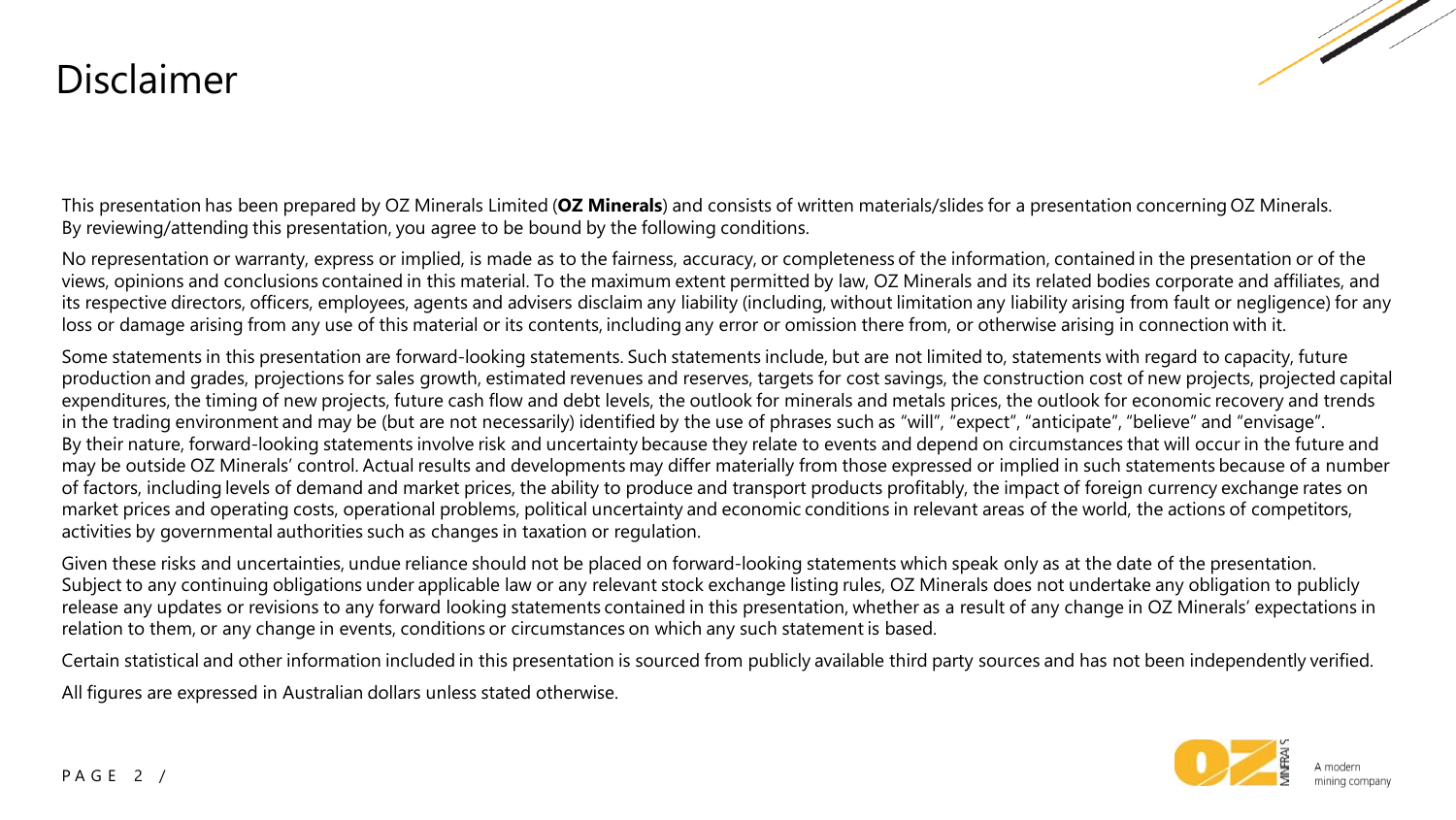## Company snapshot



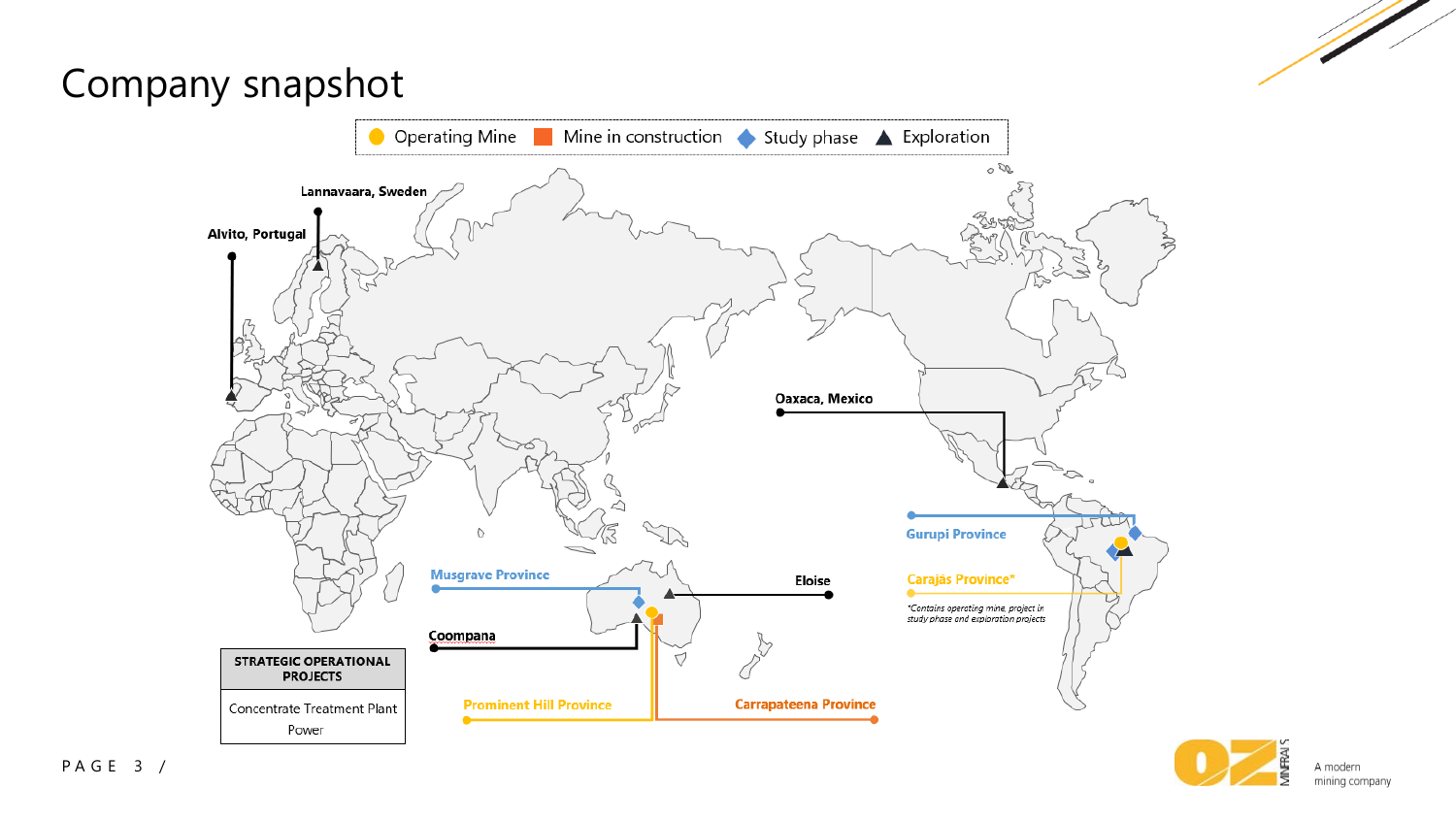

## Prominent Hill province

- Prominent Hill mine copper-gold mine in northern South Australia
- / Produces one of the highest grade copper concentrate traded on the open market
- Transitioned to underground only mining operation following open pit closure in Q1 2018
- Produces over 100,000 tonnes of copper each year
- Fly in fly out operation with  $\sim$ 900 employees
- / Mining study underway to identify potential pathways to higher value mine plans



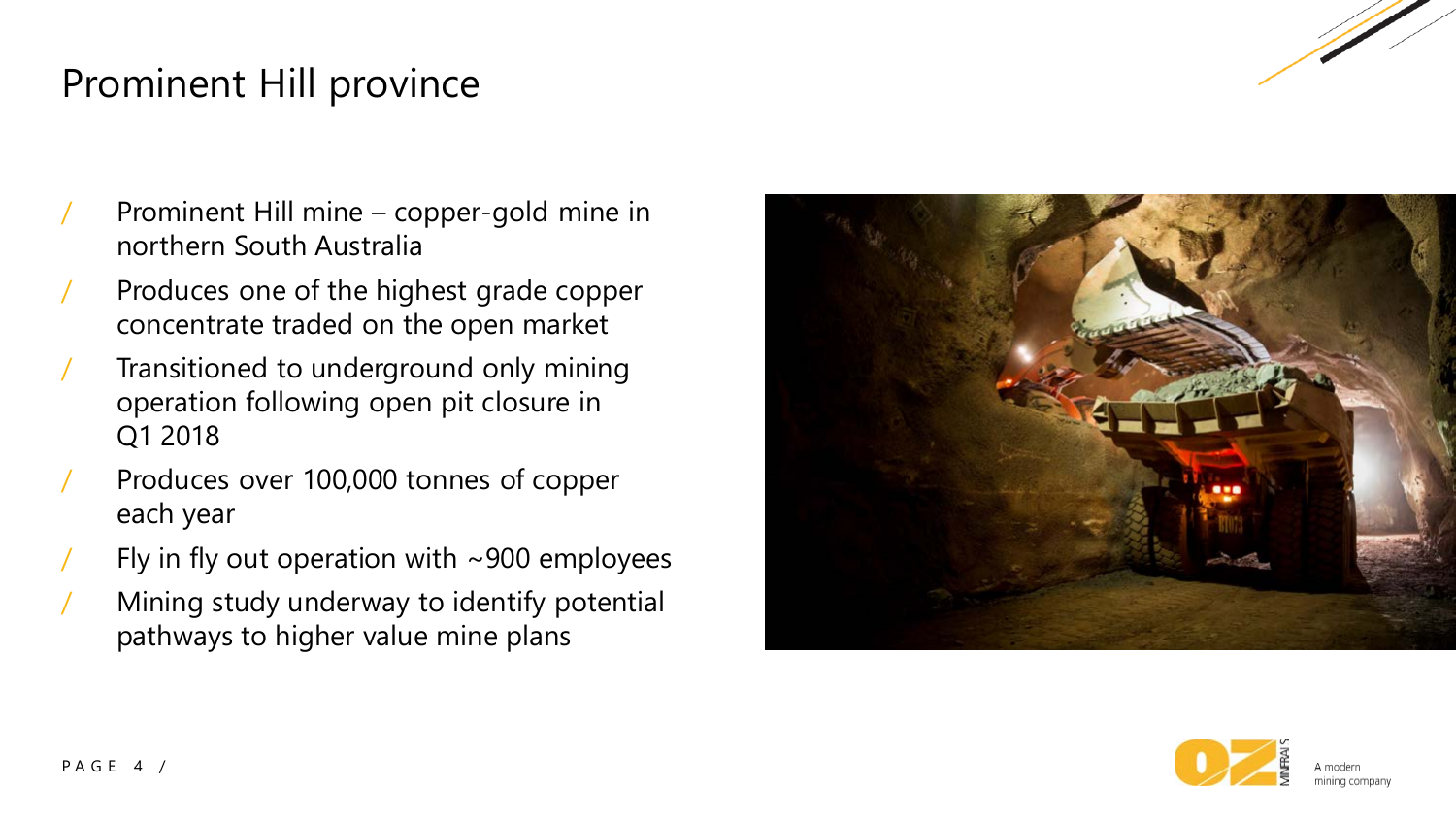

## Carrapateena province

- / Carrapateena project: copper-gold project ~160km north of Port Augusta
- / One of Australia's largest undeveloped copper deposits
- / Construction underway, commissioning scheduled for Q4 2019, ramp up to steady state production
- 1,000 jobs from construction through to production
- Expansion Study Team to focus on province planning to increase value from known mineralisation and wider region potential
- / Drilling at Khamsin, Fremantle Doctor and Punt Hill targets



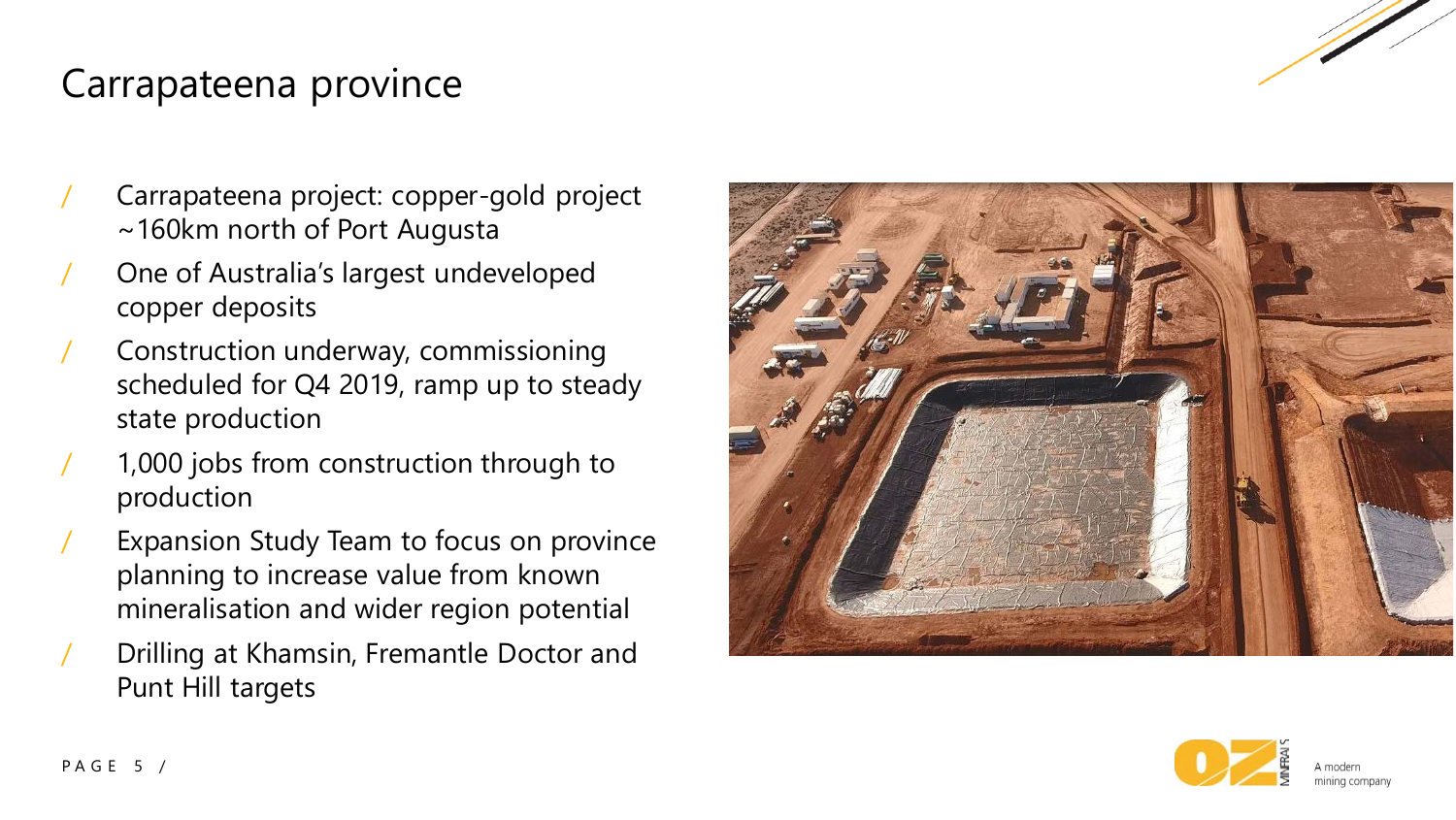

### Musgrave province

- West Musgrave: copper-nickel project, earn in agreement with Cassini Resources
- Located in the Musgrave Province of Western Australia and includes the Nebo-Babel nickel-copper and Succoth copper deposits
- Shallow depth to mineralisation, open pit mining
- / Currently in Pre Feasibility Study
- Exploration drilling at One Tree Hill, Yappsu and Succoth
- Exploration in East Musgrave targeting copper / nickel magmatic sulphide systems with Woomera Mining Ltd



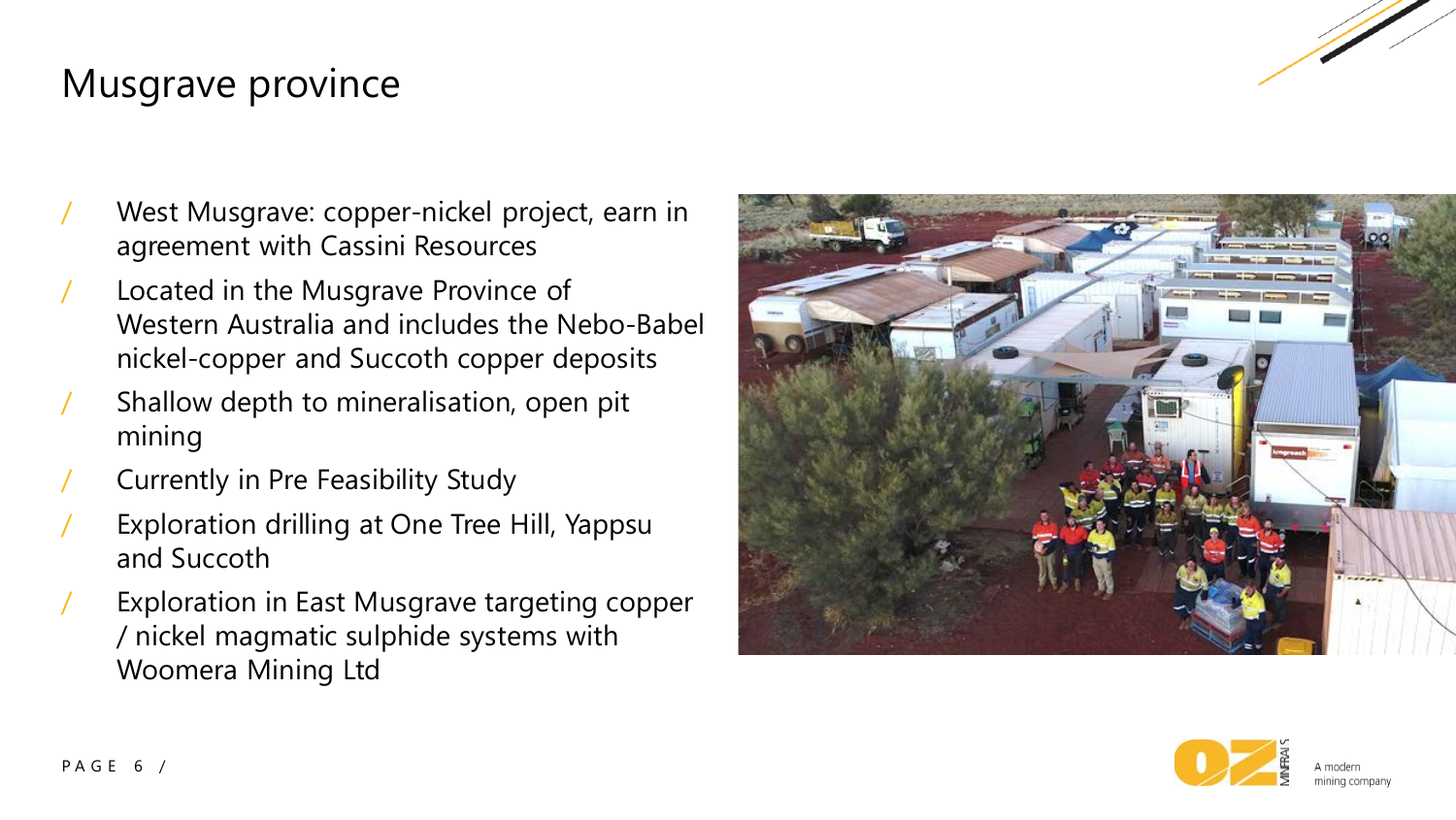

## Brazil Carajás and Gurupi provinces

Two world class mineral provinces

#### / **Antas mine**

A high grade open pit copper-gold mine that has been in commercial production since July 2016

- / **Pedra Branca development project** Comprises two adjacent, high-grade, steeply dipping Cu-Au deposits
- / **Centro Gold development project**  $\sim$ 1,370km<sup>2</sup> of tenements, situated on the Gurupi greenstone gold belt
- / **Pantera exploration project** Early stage, high grade, copper-gold, IOCG style deposit, located in the south-east of the Pará State



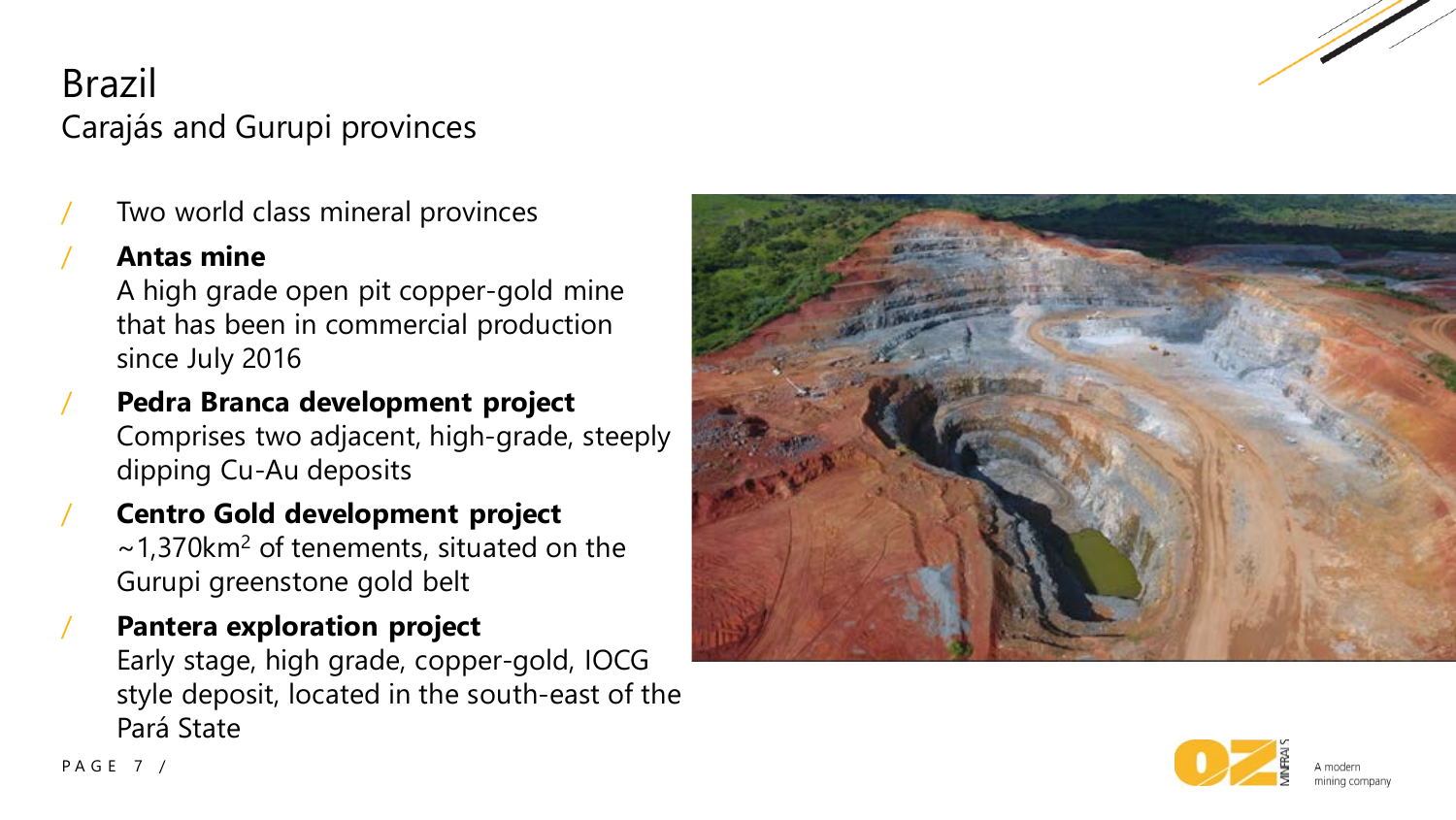

## Strategic projects

#### Power strategy and Concentrate Treatment Plant

#### Power Strategy

- Reliable, secure and affordable power for current and future assets
- Power transmission, power procurement and generation, site energy saving initiatives
- Discussions on Native Title, Heritage and Land Access held with affected stakeholders
- RFT for the supply of electricity to Prominent Hill and Carrapateena released in early July

#### / Concentrate Treatment Plant

- Execution and operations ramp-up strategies under consideration
- Upper Spencer Gulf community information sessions conducted with local stakeholders



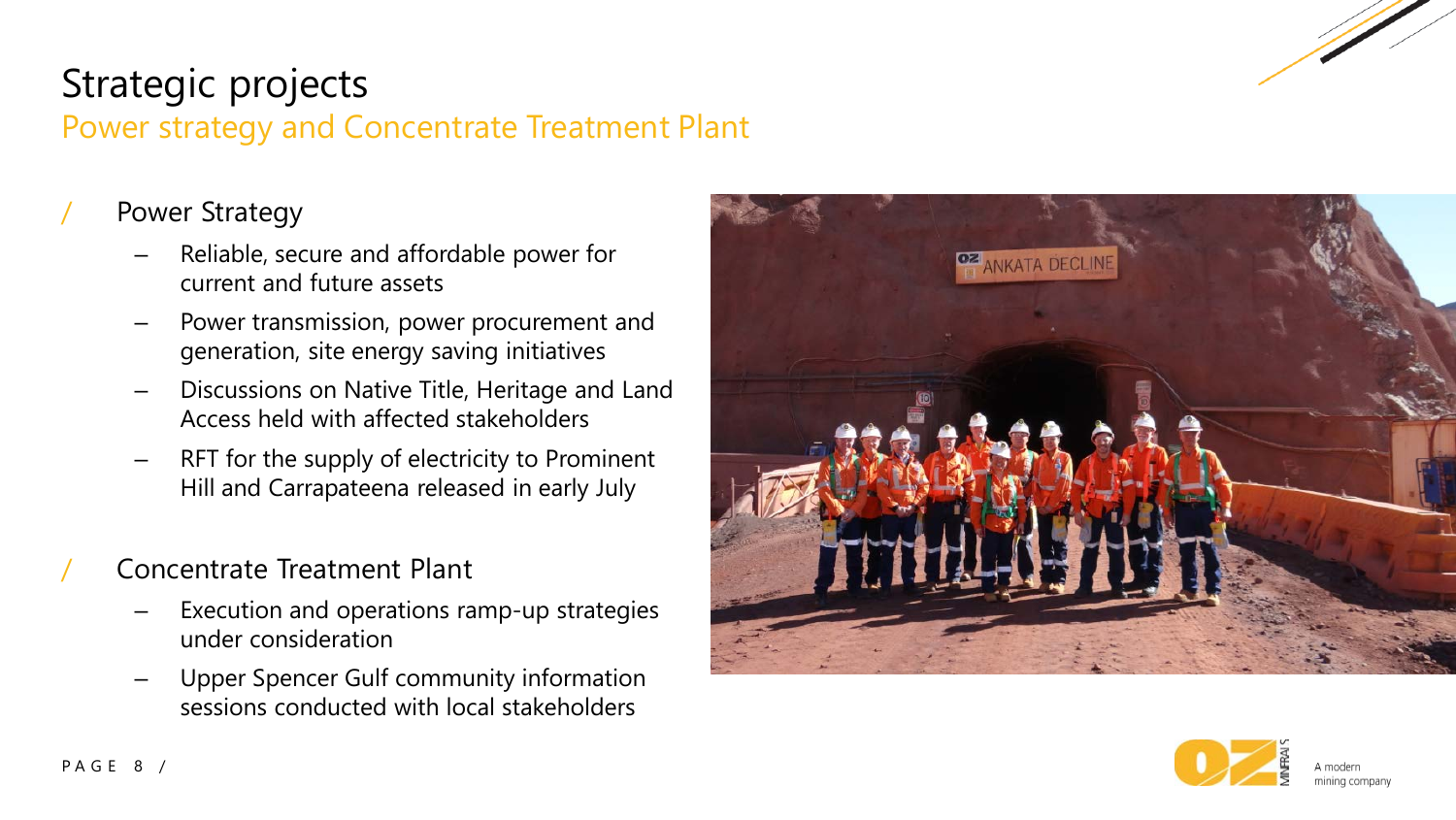## Exploration

- **Pantera** Carajás in Northeastern Brazil
- **Lannavaara** Norrbotten district of northern Sweden
- East Musgrave far-northern South Australia
- Punt Hill ~50km south of Carrapateena project
- / Oaxaca, South Mexico
- / Alvito, 100km south east of Lisbon
- / Coompana South Australia's far western Coompana Province
- / Eloise Project, near Cloncurry, Queensland